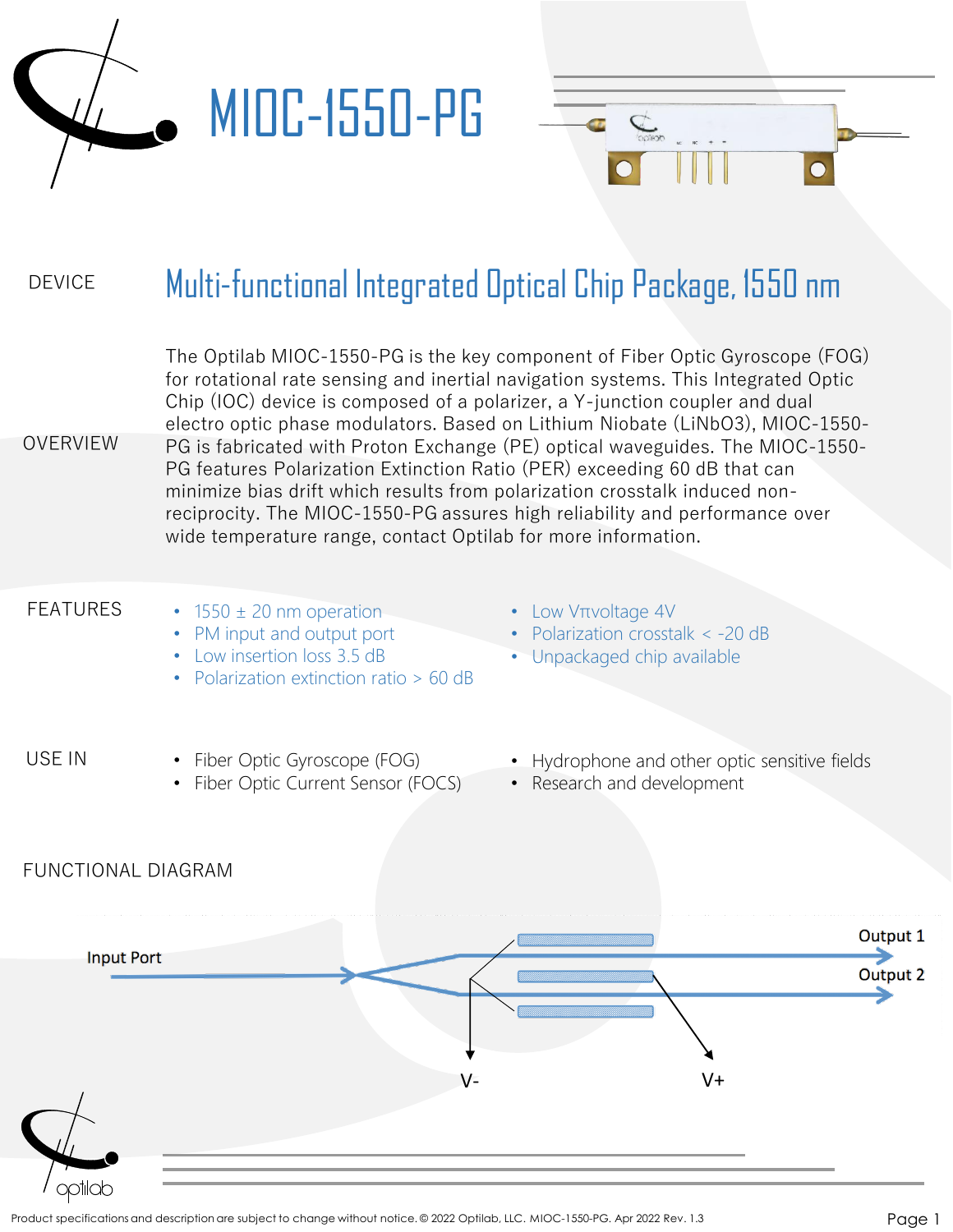

# **WIDC-1550-PG**

## SPECIFICATIONS

| <b>Operating Wavelength</b>                 |  | $1550 \pm 20$ nm                     |  |
|---------------------------------------------|--|--------------------------------------|--|
| <b>Pigtailed Insertion Loss</b>             |  | $\leq$ 3.5 dB, 3.8 dB Max.           |  |
| <b>Split Ratio</b>                          |  | $50 \pm 5\%$                         |  |
| Half-wave Phase Modulation Voltage, $V \pi$ |  | 4 V typ., 4.5 V max.                 |  |
| <b>Polarization Extinction Ratio</b>        |  | $\ge$ 60 dB                          |  |
| <b>PM Pigtail Crosstalk</b>                 |  | $\le$ -20 dB                         |  |
| <b>Intensity Modulation</b>                 |  | $\le$ 0.1% typ                       |  |
| Electrode Type                              |  | Push-pull                            |  |
| Maximum Input Voltage                       |  | $+/-15V$                             |  |
| <b>Operating Temperature</b>                |  | $-45^{\circ}$ C to + 70 $^{\circ}$ C |  |
|                                             |  |                                      |  |

GENERAL

MECHANICAL

| <b>Housing Material</b>    | Stainless Steel                                  |
|----------------------------|--------------------------------------------------|
| Input/Output Fiber Type    | Corning RCPM15 (80µm)<br>(125µm fiber Available) |
| Fiber Length               | 1.5m (customizable)                              |
| <b>Fiber Orientation</b>   | Slow Axis aligned to TE Mode                     |
| Substrate Material         | LiNb03                                           |
| <b>Crystal Orientation</b> | X-cut, Y-propagation                             |
| <b>Wavequide Process</b>   | Proton Exchange                                  |